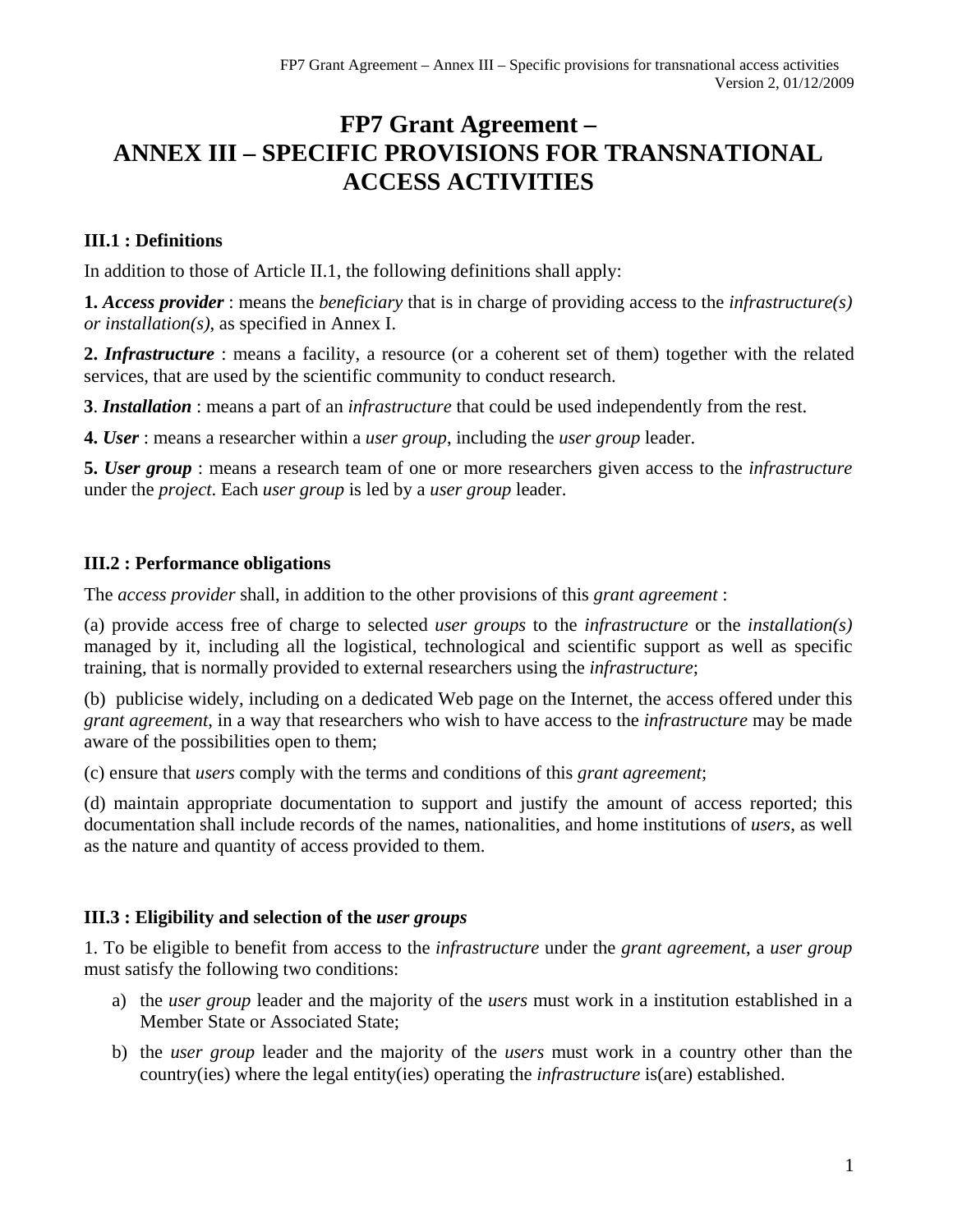When the *infrastructure* is composed of several *installations* operated by different legal entities, this condition shall apply to each *installation.* 

This condition shall not apply:

- when the *access provider* is an *International Organisation* or the *JRC*.
- in case of remote access to a distributed set of *infrastructures* or *installations* offering the same services.

2. Only *user groups* that are entitled to disseminate the *foreground* they have generated under the *project* are eligible to benefit from access free of charge to the *infrastructure* under this *grant agreement*.

3. *User groups* requesting access shall be required by the *access provider* to submit in writing a description of the work that they wish to carry out and the names, nationalities and home institutions of the *users*.

4. The *access provider* shall set up a selection panel, which will assist the *access provider* in the selection of the *user groups*. The selection panel shall assess all proposals received and recommend a short-list of the *user groups* that should benefit from access free of charge under the *grant agreement*. In so doing, it will apply the principles of transparency, fairness and impartiality.

5. The selection panel shall be composed of international experts in the field, at least half of whom shall be independent from the *infrastructure*, unless otherwise specified in Annex I.

6. The selection panel shall base its selection on scientific merit, taking into account that priority should be given to *user groups* composed of *users* who:

- have not previously used the *infrastructure*, and

- are working in countries where no such research *infrastructures* exist.

The *Commission* may request the *access provider* to follow additional priorities in the selection of *user groups* in the interest of *[the Union][Euratom]*. The *access provider* may oppose such a request providing duly justified reasons.

7. The *access provider* shall seek written approval of the *Commission* for the selection of *user groups*  requiring access exceeding 3 months, unless such longer access is foreseen in Annex I.

#### **III.4 : Reports and deliverables**

The *access provider* shall include a section in the periodic reports on the access activity, indicating the membership of the selection panel as well as the amount of access provided to the *user groups*, with the description of their work, and the names and home institutions of *users*.

#### **III.5 : Confidentiality**

The *access provider* shall ensure that the *users* have the same rights and obligations in regard to confidentiality as referred to for the *access provider* in Article II.9.

#### **III.6 : Publicity**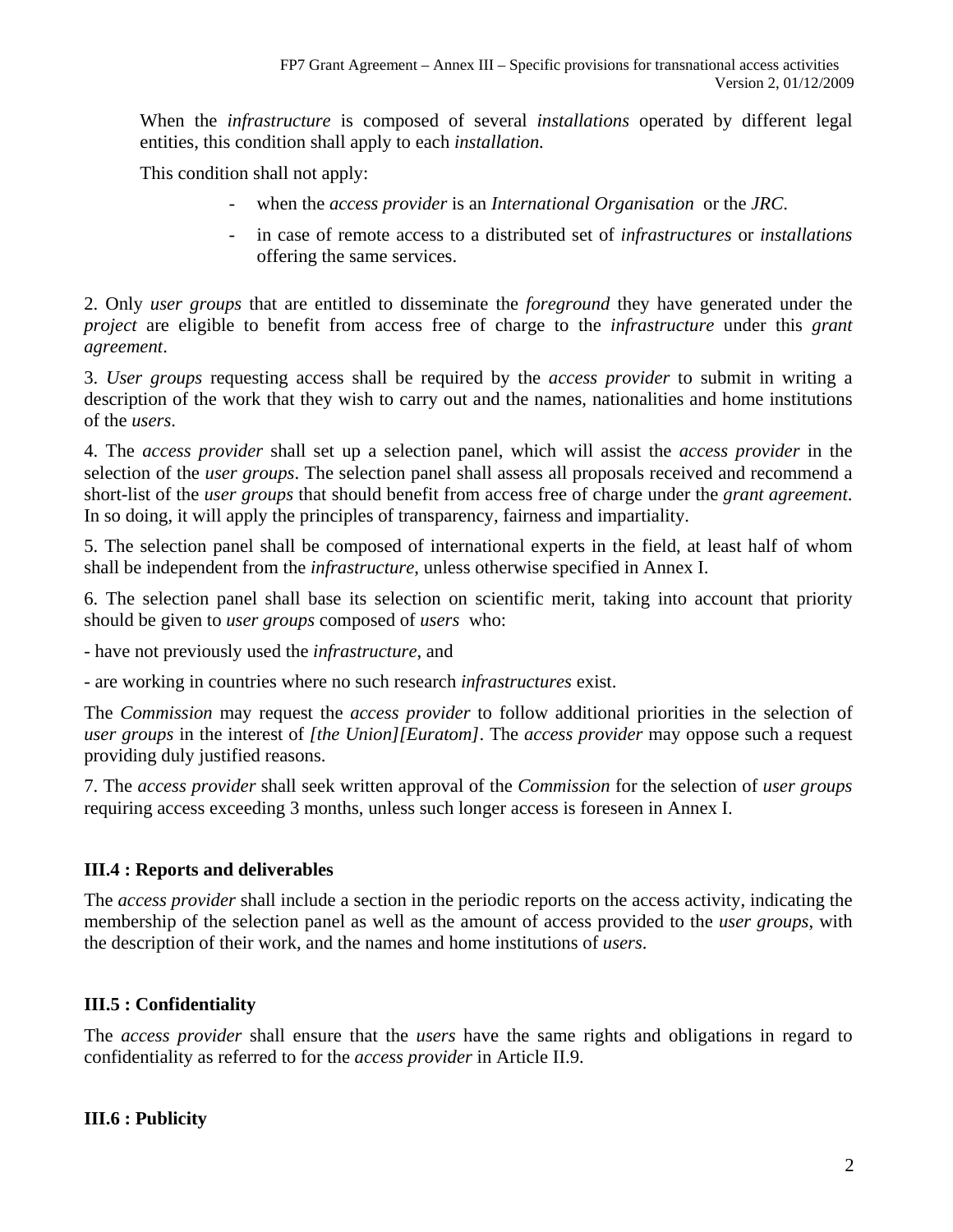The *access provider* shall ensure that the *users* have the same rights and obligations in regard to publicity as referred to for the *access provider* in Article II.12.

In particular, the *access provider* shall, throughout the duration of the *project*, take any appropriate measure to ensure that, in their publications, *users* make suitable publicity about the support given by *[the Union] [Euratom]* for the access provided to them.

The *Commission* shall be authorised to publish, in whatever form and on or by whatever medium, including the Internet, the list of the *users*.

## **III.7 : Access rights**

The *access provider* shall ensure that the *users* enjoy, on a royalty-free basis, *access rights* to the *background* of the *access provider* and to the *foreground*, if needed to carry out their own work under the *project*.

#### **III.8 : Incompatible or restrictive commitments**

The *access provider* shall inform, as soon as possible, the *users* of any restriction which might substantially affect the granting of *access rights*.

## **III.9 : The financial support of** *[the Union] [Euratom]* **for access costs**

1. The *access provider* may declare the amount which results from multiplying a unit cost by the quantity of access provided.

An estimated unit cost shall be specified in Annex I. This estimated unit cost is to be used by the access provider when declaring the access costs in the financial statements. This unit cost shall correspond to the estimation for the life-time of the project of the costs corresponding to the estimated total quantity of access to be provided to the *installation*, divided by the estimated total quantity of access to be provided to the *installation.* 

The financial contribution of *[the Union] [Euratom]* shall be adjusted in the financial statement (Form C) corresponding to the last reporting period, taking into account the following:

- The real unit cost, calculated on the basis of total quantity of access actually provided and the costs actually incurred to give this access. If the real unit cost is higher than the estimated unit cost, the increase in relation to the estimated unit cost may be reimbursed under the condition that the minimum quantity of access to be reimbursed under this grant agreement, foreseen in Annex I, has been provided.
- The financial contribution of *[the Union] [Euratom]* shall not exceed 20% of the costs of providing the total quantity of access to the *installation* over the duration of the *project*.

In addition, adjustments may be made at the end of any reporting period resulting from the application of a real unit cost.

For the calculation of the unit cost, estimated or real: